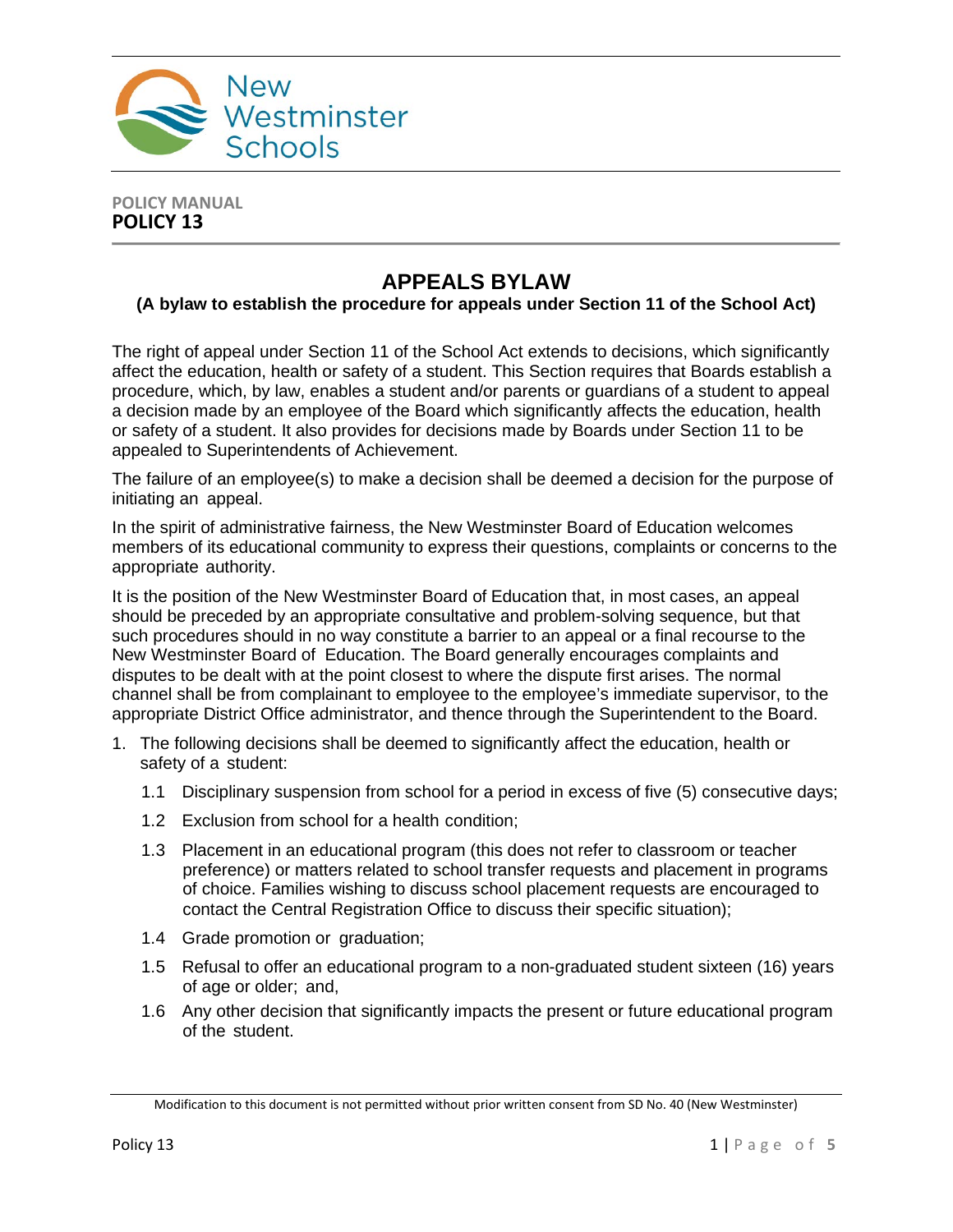

If the Superintendent denies the appellant the right of appeal, reasons for the decision denying the right of appeal must be given to the appellant in writing. The Superintendent will inform the appellant of the role of the Ombudsperson.

2. Written Notice of Appeal

Every appeal to the New Westminster Board of Education (Step 6) must be initiated by a written *Notice of Appeal: Form P13-01.* This form is attached to the end of this Policy or may be obtained from the school or school board office or from the district website, www.newwestschools.ca. It must be completed in full and submitted to the Superintendent. Assistance required in filling out this form is available upon request from the Superintendent's office.

3. The Appeal Process

Upon receipt of the *Notice of Appeal* form (Step 6), the Superintendent will inform the appellant in writing of the steps in the appeal process within 48 hours.

All steps in the appeal process must proceed in a timely manner.

Throughout the appeals process, the appellant and the employee(s) whose decision is being appealed must receive all documentation and appropriate information generated at each step within a reasonable length of time and be informed of the progress of the appeal at each step.

*NOTE: The appellant may choose to be accompanied by a support person of their choice throughout the entire appeals process and the employee(s) may choose to bring union representation where applicable. Where language may be a barrier, interpretation services may be provided upon request.*

#### 3.1 **STEP ONE:**

3.1.1 The appellant shall meet with the employee(s) involved with the decision. *If there is no resolution, go to STEP TWO.*

#### 3.2 **STEP TWO:**

- 3.2.1 The appellant shall meet with the principal or designate and the employee(s) whose decision is being appealed. This meeting shall include the following:
	- 3.2.1.1 A report by the employee(s) indicating the decision and the rationale for the decision will be reviewed.
	- 3.2.1.2 Other District personnel and/or outside agency personnel may be requested to attend the meeting for consultation purposes.
	- 3.2.1.3 If there is no resolution, the principal or designate will notify the Assistant Superintendent or the Director of Instruction and will forward all available documentation
	- 3.2.1.4 The principal or designate will review with the appellant all steps in the appeals process as set forth by this Bylaw.
	- 3.2.1.5 The principal or designate will ensure the appellant receives a copy of all documentation and appropriate information that is being forwarded to the Assistant Superintendent or Director of Instruction.

Modification to this document is not permitted without prior written consent from SD No. 40 (New Westminster)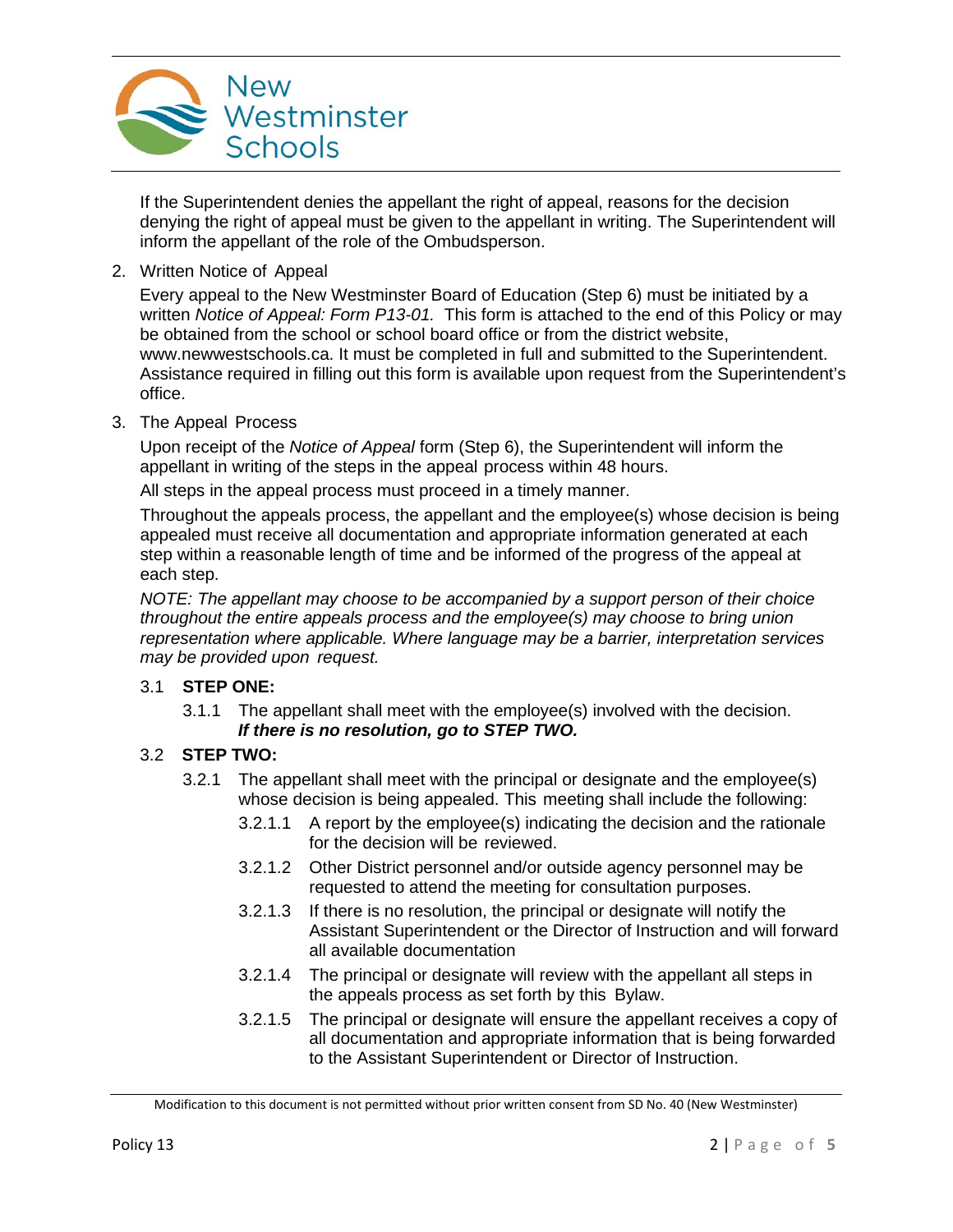

# 3.3 **OPTIONAL STEP THREE - Appeal Sub-Committee:**

- 3.3.1 As an alternative to the Steps Four and Step Five in the appeals process, the Superintendent or designate, with agreement from the appellant, may refer the matter to an Appeal Sub-Committee consisting of: One (1) Assistant Superintendent or Director of Instruction and two (2) Principals and/or Vice-**Principals**
- 3.3.2 When an appeal is referred to the Appeal Sub-Committee, the Secretary-Treasurer shall set a time, date and place for this purpose and shall give notice in writing to the appellant and the employee(s) whose decision is being appealed. With this notice, the appellant and employee(s) whose decision is being appealed must receive copies of all documentation and appropriate information.
- 3.3.3 The Appeal Sub-Committee may invite oral or written submissions from the appellant and the employee(s) whose decision is being appealed. The appellant may choose to be accompanied by a support person of their choice and the employee(s) may choose to bring union representation where applicable. Where language may be a barrier, interpretation services may be provided upon request.
- 3.3.4 The Appeals Sub-Committee will recommend a decision on the appeal to the Superintendent.
- 3.3.5 The Superintendent shall promptly notify the appellant in writing of the Appeal Sub- Committee's recommendations and the reasons for the recommendations.
- 3.3.6 If the issue is not resolved by the Appeals Sub-Committee, then the issue may be taken to Step Six.

#### 3.4 **STEP FOUR:**

- 3.4.1 The appellant shall meet with the Assistant Superintendent or Director of Instruction who will review all the information relevant to the decision on the matter. At this meeting, the Assistant Superintendent or Director of Instruction:
	- 3.4.1.1 May request the presence of other staff or outside personnel as consultants. The appellant must be notified in writing and in advance of the meeting of the names of the people to be in attendance at the meeting.
	- 3.4.1.2 Will strive for a resolution of the appeal based on the review of the information available.
	- 3.4.1.3 Will document the proceedings of the meeting.
	- 3.4.1.4 Communicate the resolution and the reasons for it in writing to the appellant and to the employee(s) whose decision is being appealed.

Modification to this document is not permitted without prior written consent from SD No. 40 (New Westminster)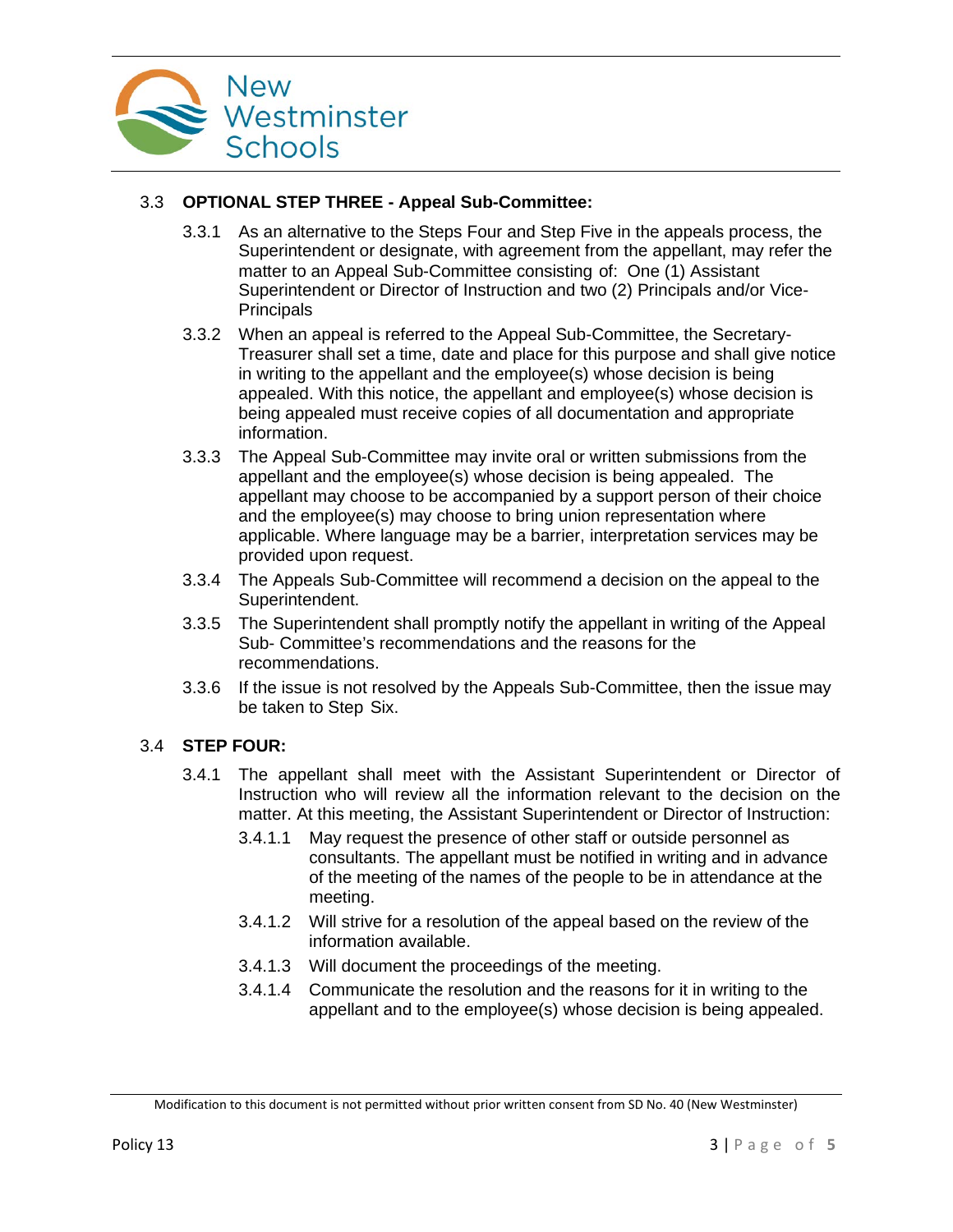

- 3.4.1.5 If there is no resolution, the Assistant Superintendent or Director of Instruction will forward all documentation to the Superintendent of **Schools**
- 3.4.1.6 The Assistant Superintendent or Director of Instruction will ensure that the appellant receives a copy of documentation and appropriate information that is being forwarded to the Superintendent of schools.

#### 3.5 **STEP FIVE:**

3.5.1 The Superintendent of schools will gather all information relevant to the appeal and will meet with the appellant to resolve the appeal. If there is no resolution, the Superintendent of schools will notify the Board Chair that the appellant requests to take the appeal to the Board of Education.

# 3.6 **STEP SIX:**

- i. The Board of Education will receive and review information pertaining to the appeal as follows:
	- 1. The Superintendent shall provide the Board of Education with all documentation and appropriate information with an explanation of the steps in the appeals process undertaken.
	- 2. The Board of Education, after reviewing the pertinent information and documents surrounding the decision, shall decide if an appeal hearing is appropriate.
	- 3. If an appeal hearing is deemed not to be appropriate, the Board of Education or designate will notify in writing the appellant and the employee(s) whose decision is being appealed of the reasons for that decision.
	- 4. If an appeal hearing is granted, the Board of Education will notify in writing the appellant and the employee(s) whose decision is being appealed of the time and date that it is to take place. In the case of a hearing, reasonable time limits must be given to both the appellant and the employee(s) whose decision is being appealed. Opportunity must be given to the appellant to have his/her story heard and to ensure that all relevant information has been considered.
	- 5. As in all previous steps in the appeals process, the appellant may be accompanied by a support person of their choice and the employee(s) whose decision is being appealed may bring union representation where applicable. Where language may be a barrier, interpretation services may be provided upon request.
	- 6. The Board of Education must confine its deliberations to the decision being appealed.
	- 7. The Board of Education shall make a decision and that decision shall be deemed the final decision of the Board.

Modification to this document is not permitted without prior written consent from SD No. 40 (New Westminster)